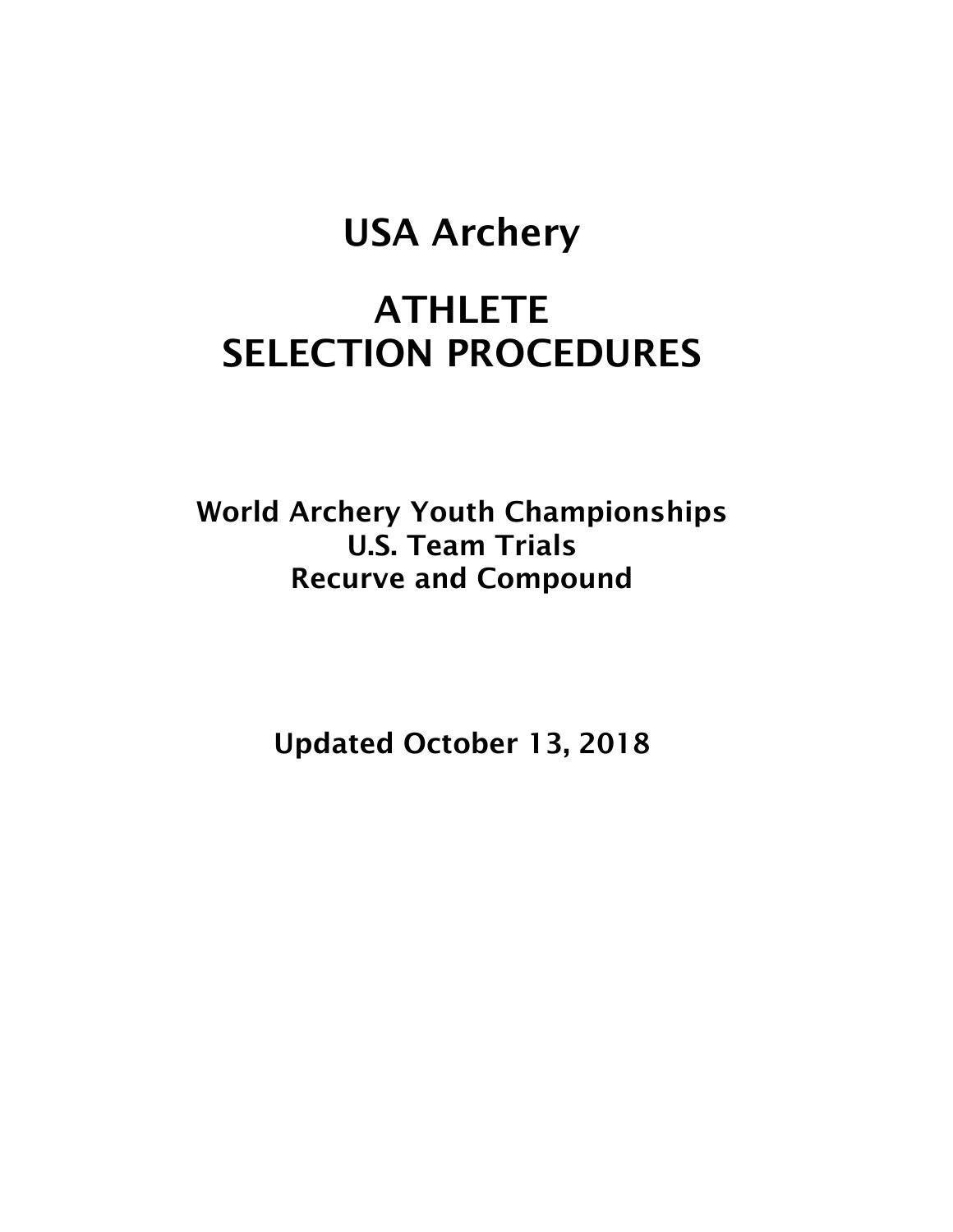#### USA ARCHERY (USA ARCHERY) ATHLETE SELECTION PROCEDURES World Archery Youth Championships – U.S. Team Trials Recurve and Compound

#### 1. SELECTION SYSTEM

- 1.1 In order to be eligible for nomination to the World Archery Youth Championships Team, athletes must meet the following criteria:
	- 1.1.1 Nationality/Passport requirements:
		- i. To be eligible to participate as a member of a National Team in International Events, an athlete shall have a valid passport from the country of which he is a National Team Member and shall not have represented any other Member Association as a National Team Member for at least one year before the date of the competition.
		- ii.If an athlete wants to compete for a National Team other than the one for which he holds a valid passport, he shall have resided in the new country for at least one year before the date of the competition and shall have the written permission of the Member Association, if any, of the country from which he has a valid passport.
		- iii. An athlete who has changed his nationality, or acquired a new nationality, may not represent the National Team of his new Member Association until one year after such a change or acquisition.
		- iv. An athlete who has a valid passport of two or more countries at the same time may represent either of them, as he chooses. He shall, however, meet the conditions laid down in i. to iii. above.
		- v. Athletes are not eligible to compete in World Archery events if they do not meet the requirements in Section 1.1.1 and 1.1.2.
	- 1.1.2 Other requirements (if any):
		- i. Athlete must be a member in good standing of USA Archery.
		- ii. Athlete must have met any required minimum scores and age requirements set by World Archery.

#### 2. REMOVAL OF ATHLETES

- 2.1 An athlete who is to be nominated to the Team by USA Archery may be removed as a nominee for any of the following reasons, as determined by USA Archery:
	- 2.1.1 Voluntary withdrawal. Athlete must submit a written letter to USA Archery's CEO.
	- 2.1.2 Injury or illness as certified by a physician (or medical staff) approved by USA Archery. If an athlete refuses verification of his/her illness or injury by a physician (or medical staff) approved by USA Archery, his/her injury will be assumed to be disabling and he/she may be removed.
	- 2.1.3 Violation of USA Archery's Code of Conduct (www.usarchery.org).

An athlete who is removed from the Team pursuant to this provision has the right to a hearing per USA Archery's Bylaws (USA Archery Bylaws, Article XV) and the USOC's Bylaws, Section 9.

2.2 An athlete may be removed as a nominee to the Team or from the Team for an adjudicated violation of IOC, PASO, IPC, WADA, IF, USADA and/or USOC and USA Archery anti-doping protocol, policies and procedures, as applicable.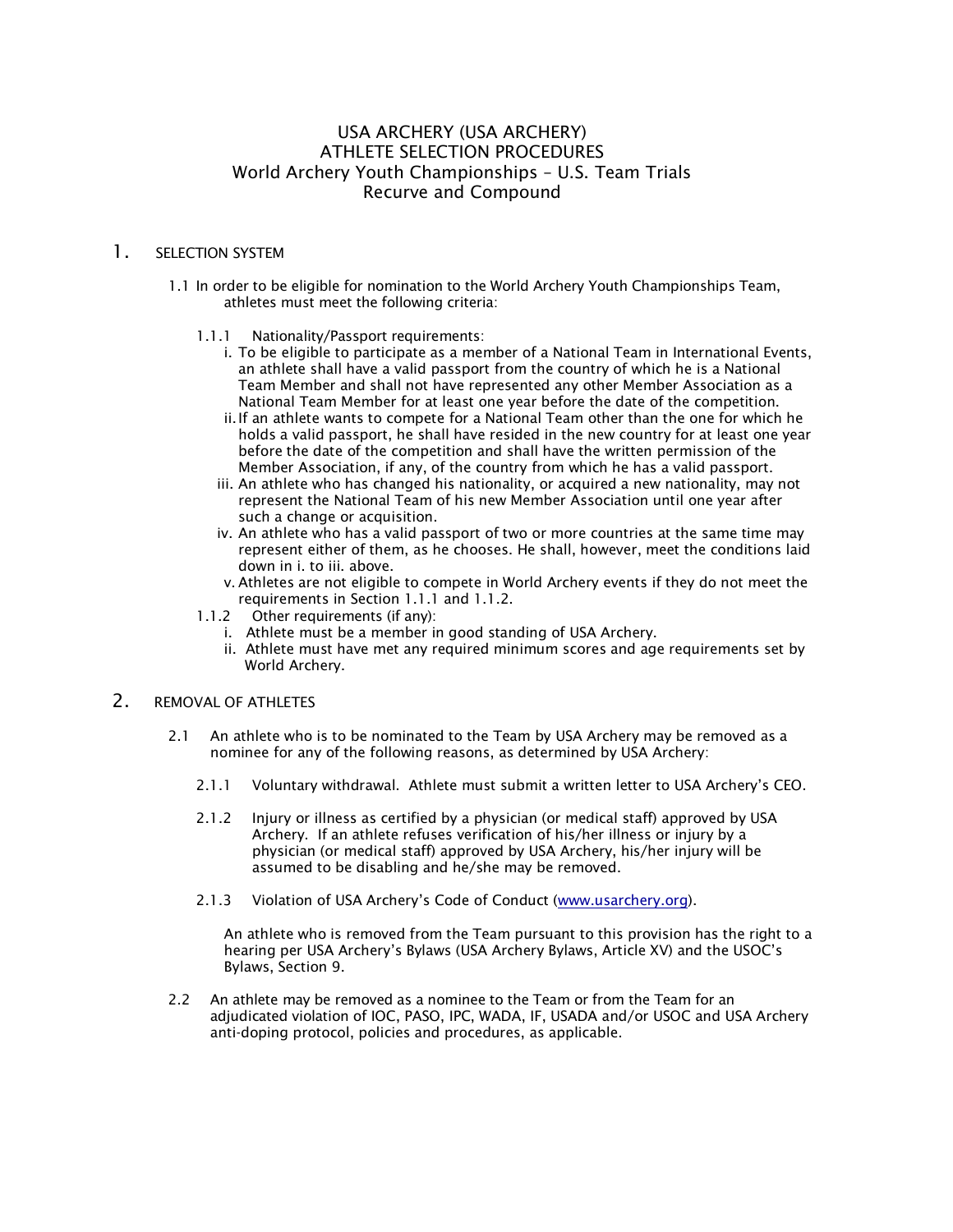#### 3. REPLACEMENT OF ATHLETES

Should a vacancy occur prior to the cut off deadline for entries by either the Local Organizing Committee or World Archery, USA Archery will select the next available, eligible archer based on the ranking from the trials process described in this document.

#### 4. SUPPORTING DOCUMENTS

USA Archery will retain the approved Selection Procedures and all supporting documents, including data from the selection process for six months past the date of the conclusion of the World Archery Youth Championships event.

#### 5. REQUIRED DOCUMENTS

The following documents are required to be signed by an athlete as a condition of nomination to the World Archery Youth Championships team:

> USA Archery's Code of Conduct (www.usarchery.org) USA Archery's Team Honor Code (www.usarchery.org) USA Archery's Waiver of Liability (www.usarchery.org)

#### 6. PUBLICITY/DISTRIBUTION OF PROCEDURES

The approved Selection Procedures (complete and unaltered) will be posted/published by USA Archery at www.usarchery.org

#### 7. MANDATORY TRAINING AND/OR COMPETITION

All dates and locations of any mandatory training will be announced to team members at least 30 days in advance of the event.

#### 8. ANTI-DOPING REQUIREMENTS

Athletes must adhere to all IOC, IPC, PASO, WADA, IF, USADA and USOC and USA Archery antidoping protocols, policies and procedures, as applicable. This includes participation in Out-of-Competition Testing as required by the IOC, IPC, PASO, WADA, IF, USADA and USOC Rules, as applicable.

#### **9. DEVELOPMENT OF SELECTION PROCEDURES**

The following committee/group was responsible for creating these Selection Procedures: USA Archery CEO, Rod Menzer USA Archery, Chief of Sport Performance and Organizational Development, Mary Emmons USA Archery National Head Coach, Kisik Lee USA Archery National Women's Head Coach, Songi Woo USA Archery Recurve Athlete Rep, Brady Ellison USA Archery Compound Athlete Rep, Reo Wilde USA Archery National Events Manager, Sheri Rhodes

#### 10. USA ARCHERY BYLAWS AND GRIEVANCE PROCEDURES

The USA Archery Bylaws and Grievance Procedures can be found at:

http://www.teamusa.org/USA-Archery/Resources/Governance/Bylaws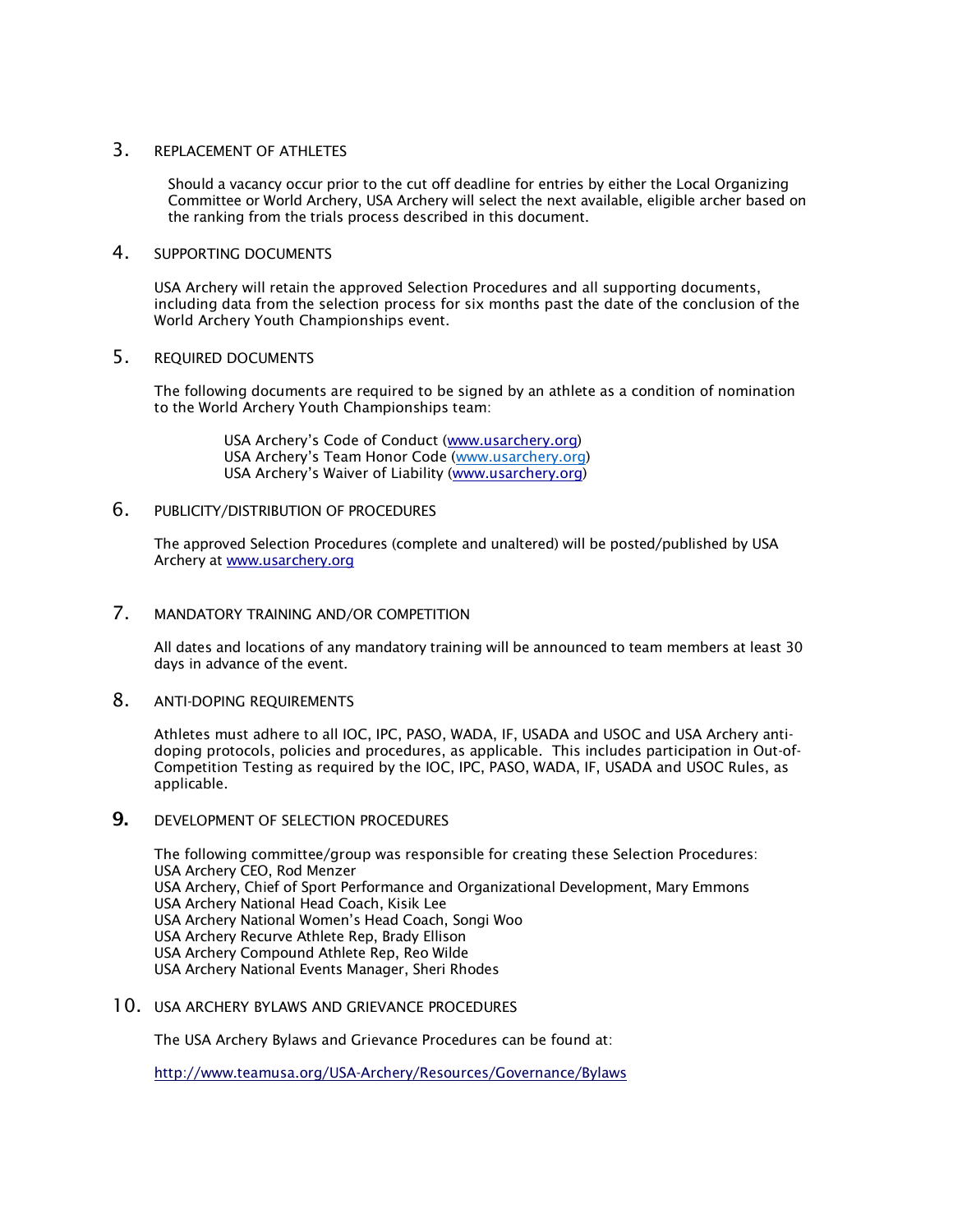#### 11. INTERNATIONAL DISCLAIMER

These procedures are based on IOC, IPC, PASO, as applicable, and/or World Archery rules and regulations as presently known and understood. Any change in the selection procedures caused by a change in IOC, IPC, PASO, as applicable, and/or World Archery rules and regulations will be distributed to the affected athletes immediately. The selection criteria are based on the latest information available to USA Archery. However, the selections are always subject to unforeseen, intervening circumstances, and realistically may not have accounted for every possible contingency.

If any force of nature, or force majeure, should cause the altercation or cancellation of any of the selection events listed in this document, these selection procedures will be revised, and approved by the USA Archery Board of Directors.

#### 12. ATHLETE OMBUDSMAN

Athletes who have questions regarding their opportunity to compete that are not answered by USA Archery may contact the USOC Athlete Ombudsman by:

- · Telephone at (719) 866-5000
- E-mail at athlete.ombudsman@usoc.org
- http://www2.teamusa.org/For-Athletes/Athlete-Ombudsman.aspx

#### 13. SIGNATURES

I certify that I have read and understand the standards/criteria set by our IF and/or CF (PAG/PPAG only) and incorporated those standards/criteria into our Selection Procedures. I further certify that the information provided herein regarding Athlete Selection Procedures represents the method approved by USA Archery.

| Position                                                     | <b>Print Name</b>    | Signature            | Date     |
|--------------------------------------------------------------|----------------------|----------------------|----------|
| NGB/HPMO President<br>or CEO/Executive<br>Director           | Rod Menzer           | Kod Merzer           | 10/13/18 |
| Nat. Team Coach,<br>Head Coach, or<br>Nat. Program Director  | <b>Mary Emmons</b>   | Mary monday 10/13/18 |          |
| USOC Athletes'<br><b>Advisory Council</b><br>Representative* | <b>Brady Ellison</b> |                      | 10/13/18 |

\* If the USOC AAC Representative has delegated authority to the Alternate AAC Representative to sign the Selection Procedures, attach a letter from the AAC Representative indicating the reason he/she has delegated authority.

\* Signature by the Athlete Representative constitutes that he/she has read and understands the Selection Procedures. If the Athlete Representative reads and does not agree with the Athlete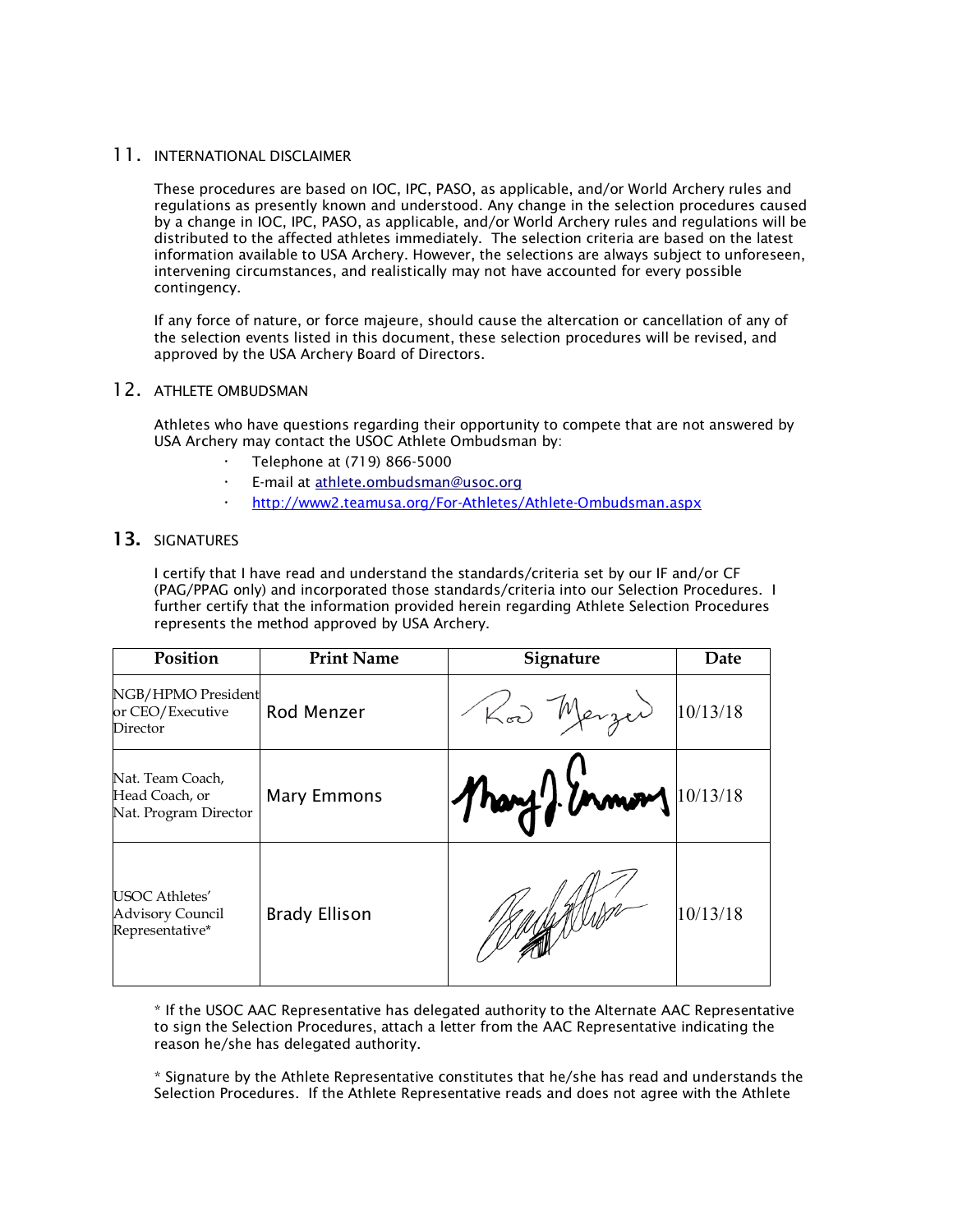Selection Procedures being submitted by USA Archery, he/she may submit those reasons in writing to his/her USOC Sport Performance Team.

\*If, for some reason, a sport does not have an elected USOC AAC Representative, USA Archery must designate an athlete from that sport to review and sign the Selection Procedures.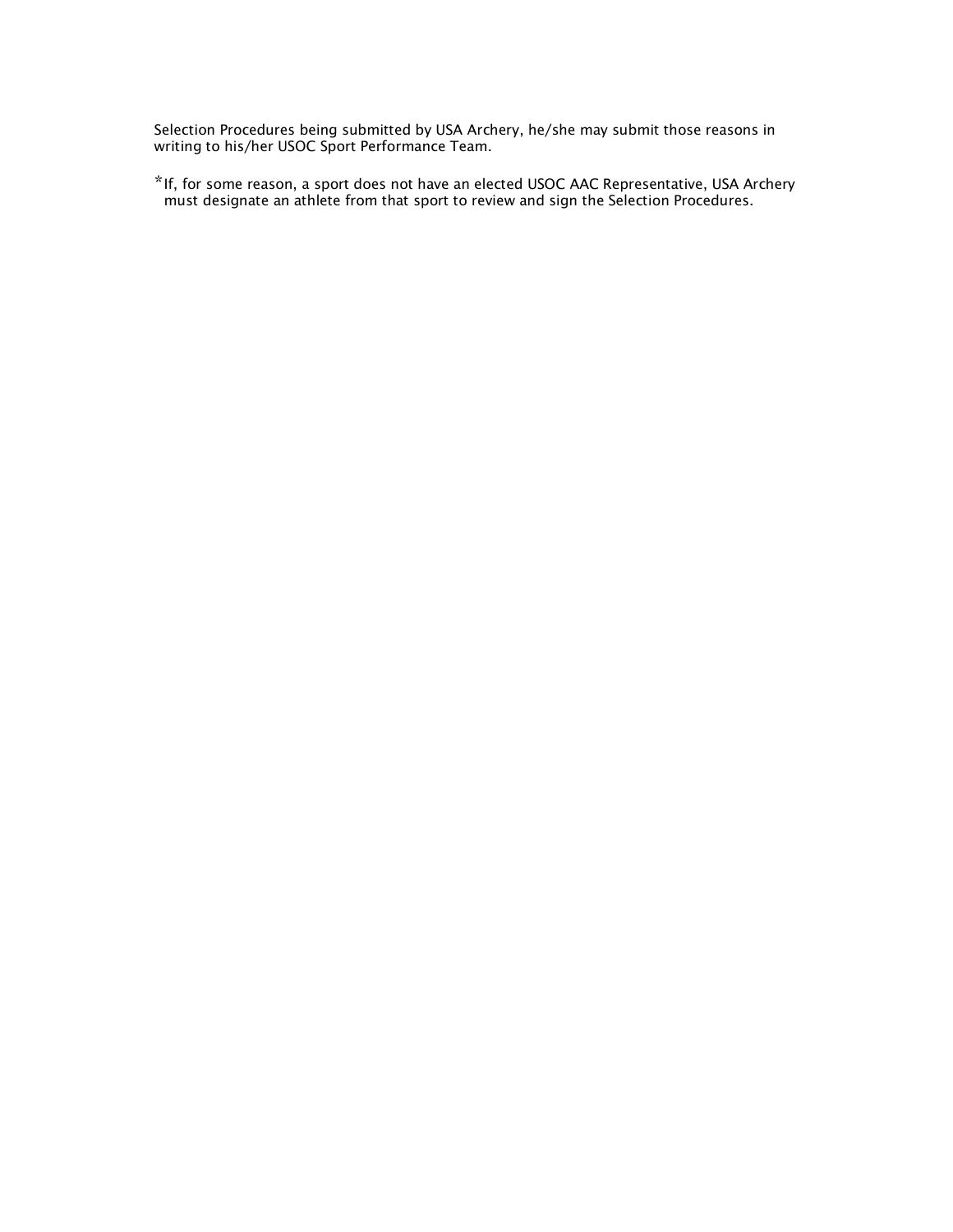# USA Archery

World Archery Youth Championships - U.S. Team Trials

Recurve and Compound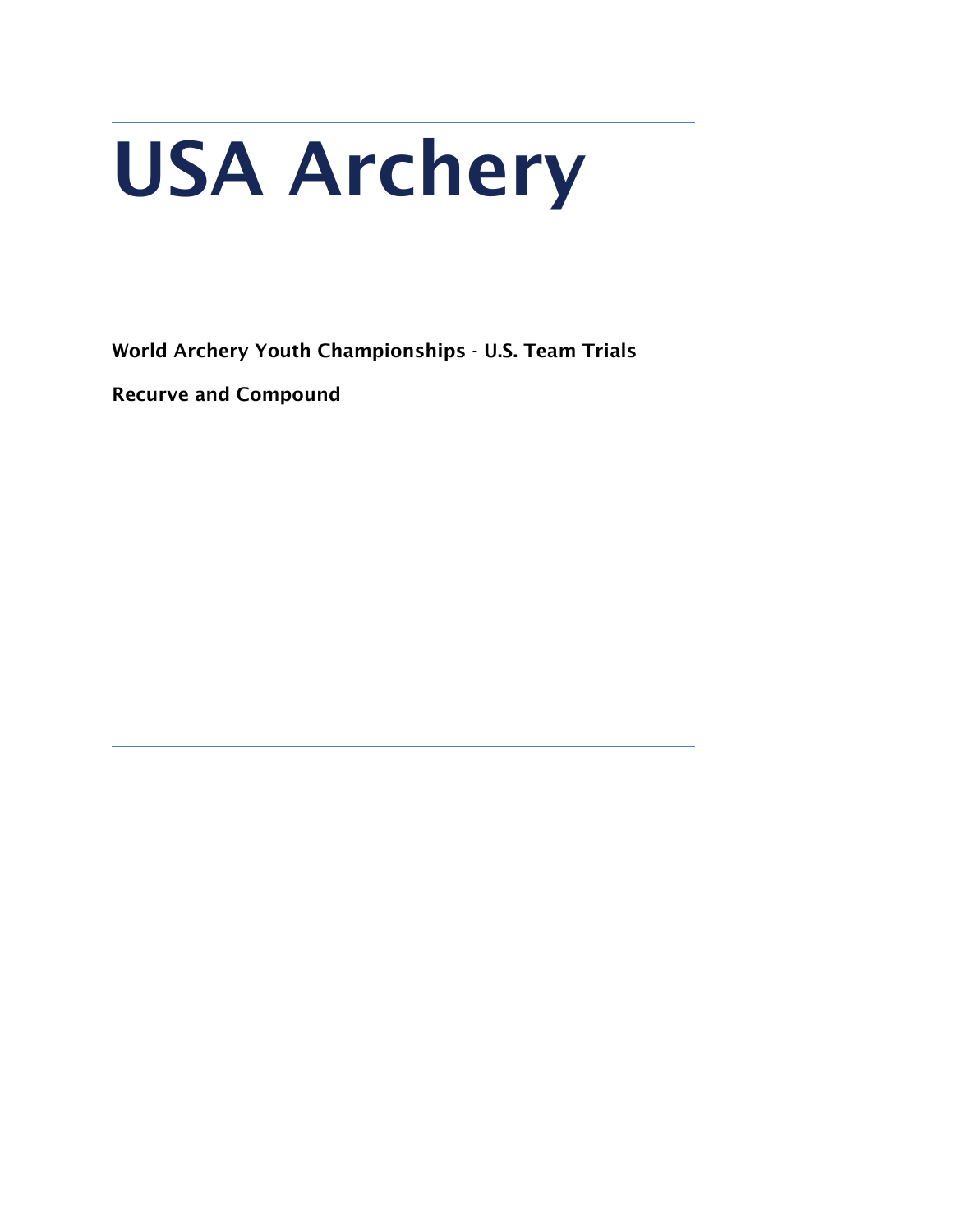## WORLD ARCHERY YOUTH CHAMPIONSHIPS - U.S. TEAM TRIALS Recurve and Compound

### Event Schedule

The event date and location will be announced at least 45 days before the event.

#### SHOOTING SCHEDULE SUBJECT TO CHANGE

World Archery Youth Championships - U.S. Team Trials Schedule

- Qualification Round
- Cut to Top 8 Archers
- Seven Round Robin Matches

Note: The World Archery Youth Championships Trials event may be combined with another event, in those cases, the first 72 Arrow Qualification Round will be used for the selection event and any Elimination Round will not be counted within the selection procedures.

#### 1. World Archery Youth Championships U.S. Trials Details

#### 1.1 EVENT – 72 ARROW QUALIFICATION ROUND (72 ARROWS)

1.1.1 One 72 Arrow Qualification Round will be shot, and ranking points will be allocated to the top eight archers according to their ranking at the conclusion of the Qualification Round. Recurve archers will shoot 70m for Juniors and 60m for Cadets. Compound archers will shoot 50m. Points will be allocated according to Table 1:

| 8<br>$\overline{2}$<br>7<br>6<br>3<br>5<br>4<br>5<br>4<br>3<br>6<br>2<br>7<br>Ջ | Ranking | <b>Points</b> |
|---------------------------------------------------------------------------------|---------|---------------|
|                                                                                 |         |               |
|                                                                                 |         |               |
|                                                                                 |         |               |
|                                                                                 |         |               |
|                                                                                 |         |               |
|                                                                                 |         |               |
|                                                                                 |         |               |
|                                                                                 |         |               |

#### Table 1. Qualification Round Ranking Points Distribution.

- 1.1.2 The 72-arrow qualification round will be completed according to World Archery Rules.
- 1.1.3 A tie in cumulative score following the 72 arrow Qualification Round for the 8th position will be broken with a single arrow shoot-off, in accordance with World Archery Rules 14.5.2.
- 1.1.4 A tie within the top 8 archers from the 72 arrow Qualification Round will be broken by the total number of 10's followed by the total number of X's.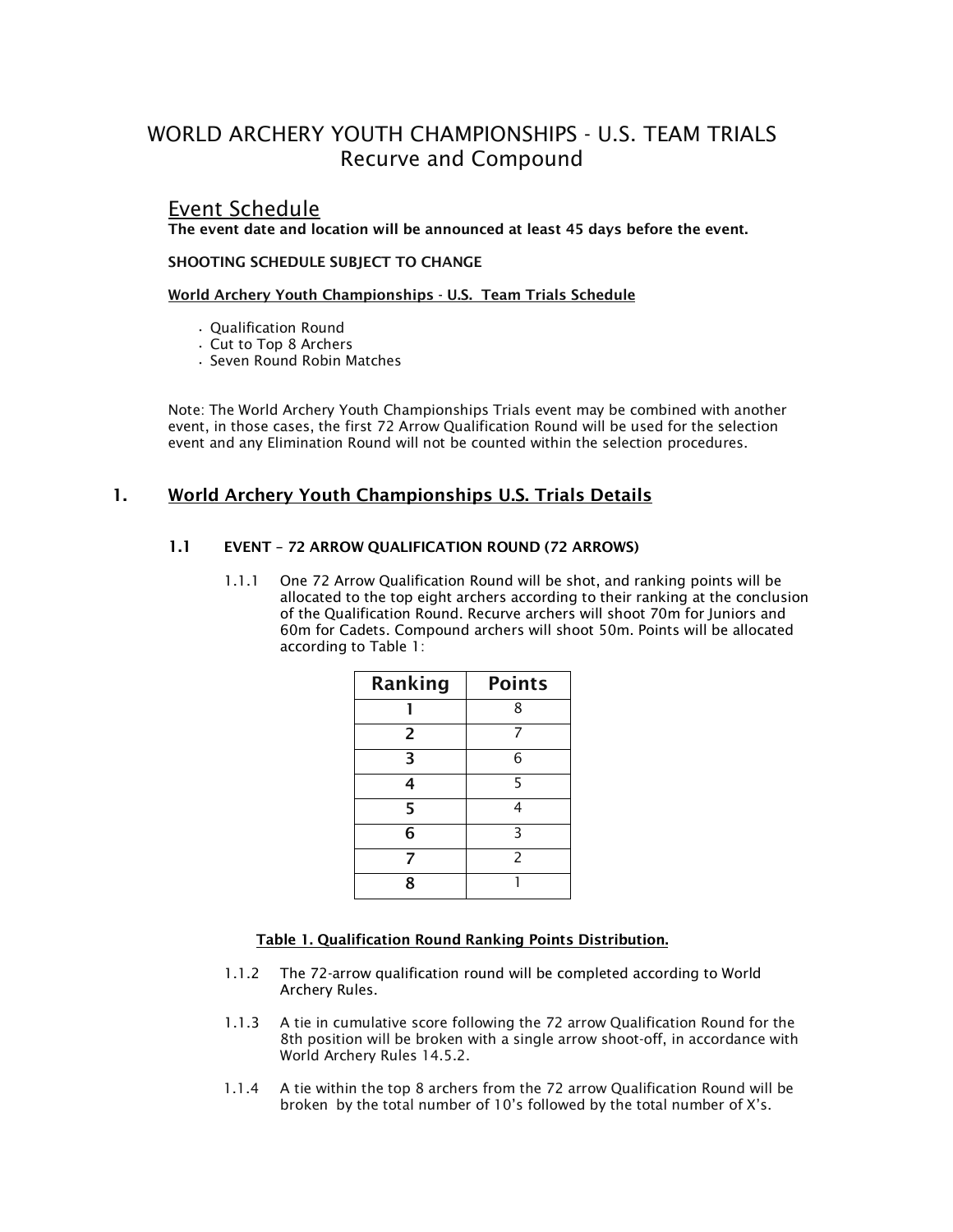- 1.1.4.1 If a tie still exists between two or more archers, the tied archers will receive the same ranking and points associated with that ranking.
- 1.1.4.2 The next lower ranked archer will receive the ranking *y* places down from the ranking of the tied archers where *y* is the number of archers tied. For example, if three archers tie for 2nd place score with the same number of 10's and X's, then those three archers will receive the 2nd ranking for the Qualification Round and will receive 7 points. The next lower ranked archer would be 5th ranked in the Qualification Round and receive 4 points.

#### 1.2 QUALIFICATION ROUND BONUS POINTS

1.2.1 Following the 72-arrow qualification round, Qualification Round Bonus Points will be awarded according to Table 2 for Recurve and Table 3 for Compound:

| Table 2. Recurve Qualification Round Score Bonus<br><b>Points Distribution</b> |               |                                  |  |  |  |
|--------------------------------------------------------------------------------|---------------|----------------------------------|--|--|--|
| Cadet and Junior Awarded Bonus<br>Men                                          | <b>Points</b> | Cadet and<br><b>Junior Women</b> |  |  |  |
| 660+                                                                           | 3.0           | $650+$                           |  |  |  |
| 655-659                                                                        | 2.0           | 645-649                          |  |  |  |
| 650-654                                                                        | 1.0           | 640-644                          |  |  |  |
| Less than 650                                                                  |               | Less than 640                    |  |  |  |

#### Table 2. Recurve Qualification Round Bonus Points Distribution.

| Table 3. Compound Qualification Round Score Bonus Points Distribution |                  |                                |                     |                   |
|-----------------------------------------------------------------------|------------------|--------------------------------|---------------------|-------------------|
| <b>Cadet Women</b>                                                    | <b>Cadet Men</b> | Awarded<br><b>Bonus Points</b> | <b>Junior Women</b> | <b>Junior Men</b> |
| $675+$                                                                | $685+$           | 3.0                            | 685+                | 695+              |
| 670-674                                                               | 680-684          | 2.0                            | 680-684             | 690-694           |
| 665-669                                                               | 675-679          | 1.0                            | 675-679             | 685-689           |
| Less than 665                                                         | Less than 675    |                                | Less than 675       | Less than 685     |

#### Table 3. Compound Qualification Round Bonus Points Distribution.

#### 1.3 CUT TO TOP EIGHT (8)

- 1.3.1 Following the completion of the Qualification Round the total cumulative qualification score will be used to select the top 8 archers.
- 1.3.2 The top 8 Men and Top 8 Women, based on total score, will continue to the Round Robin Matches. All other archers will be eliminated from the nomination process.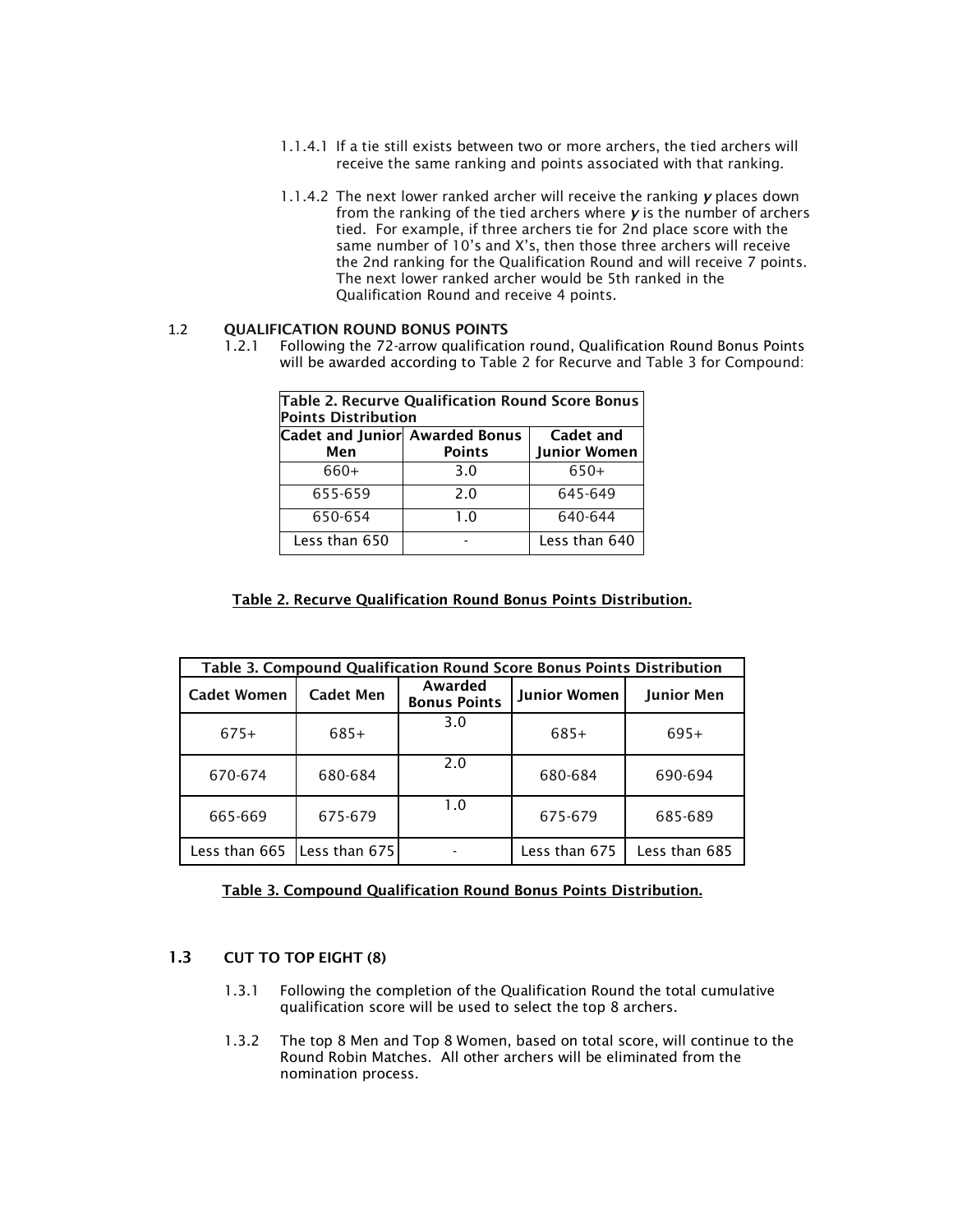1.3.3 If an archer qualifying for the Round Robin Matches withdraws prior to the start of the Round Robin Matches, the next highest ranked archer from the Total Points standings will be allowed to compete in Round Robin Matches and will receive no qualification round ranking points.

#### 1.4 ROUND ROBIN MATCHES

- 1.4.1 In the seven Round Robin Matches, each male athlete will shoot against each other male athlete once and each female athlete will shoot against each other female athlete once within their respective divisions (Recurve or Compound).
- 1.4.2 Each Round Robin Match will be conducted using the Set-Play System for Recurve archers and the Compound Round for Compound archers using 15 arrow cumulative score (three arrow ends, 2 minutes per end).
- 1.4.3 Awarded Match Bonus Points one point will be given for a win and zero for a loss, in each of the seven matches.
- 1.4.4 If an archer withdraws from the Round Robin Matches after competition has commenced, all archers will receive a win bonus point for the match shot against the withdrawn archer, regardless of whether they won or lost the match against the withdrawn archer. 1.4.4.1 - *See 3.5 for information regarding withdrawing from the event.*

#### 1.5 THREE-ARROW END AVERAGE

- 1.5.1 Following the series of seven Round Robin Matches, archers will be ranked and awarded points according to their Three Arrow End Average for the scores shot during the Round Robin portion of the event.
- 1.5.2 Three Arrow End Scores will be recorded for each match against other archers, per category, in Round Robin Match Play.
- 1.5.3 The Three Arrow End Average will be rounded to the thousandth place.
- 1.5.4 End scores shot during bye matches will not be calculated in the Three Arrow End Average.
- 1.5.5 Points will be allocated according to the archer's Three Arrow End Average Ranking, as shown in Table 4:

| Ranking        | <b>Points</b>  |  |
|----------------|----------------|--|
|                | 8              |  |
| $\overline{2}$ | 7              |  |
| 3              | 6              |  |
| 4              | 5              |  |
| 5              | 4              |  |
| 6              | ξ              |  |
| 7              | $\overline{2}$ |  |
| 8              |                |  |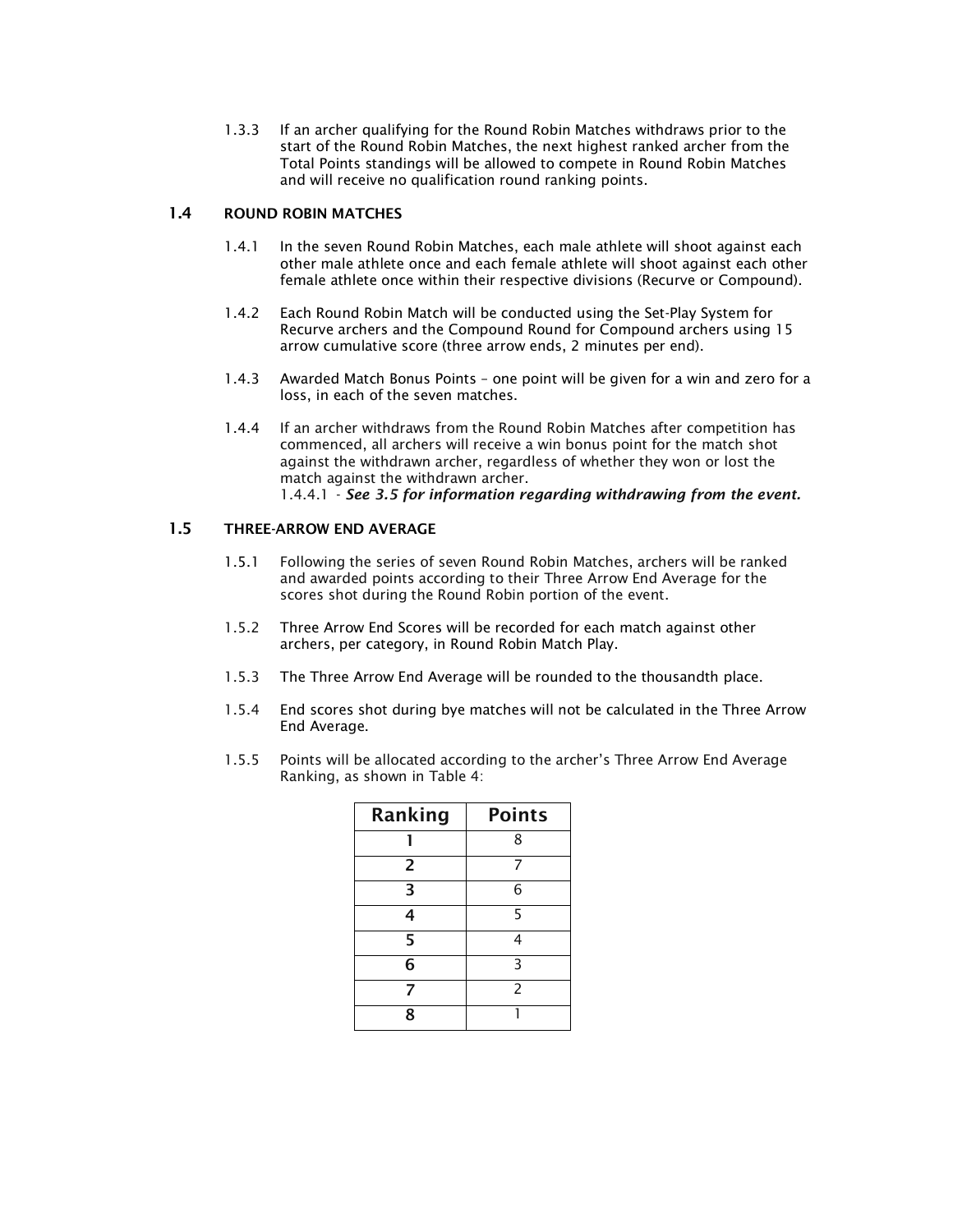#### Table 4. Three Arrow End Average Ranking Points Distribution.

- 1.5.6 If an archer withdraws from competition during the Round Robin Matches, archers who have shot against that archer prior to that archer withdrawing, will have their match score shot against the withdrawn archer count towards their Three Arrow End Average.
	- 1.5.6.1 Archers who did not shoot against the withdrawn archer prior to that archer withdrawing will receive a bye and will not score their ends shot in the bye match. These arrows shot in this situation will NOT count toward the archer's Three Arrow End Average.
	- 1.5.6.2 *See 3.5 for information regarding withdrawing from the event.*
- 1.5.7 If a tie exists between two or more archers in the Three Arrow End Average for the trials event, the tied archers will receive the same ranking and points associated with that ranking.
	- 1.5.7.1 The next lower ranked archer will receive the ranking *y* places down from the ranking of the tied archers where *y* is the number of archers tied. For example, if three archers tie for 2nd place score with the same Three Arrow Average, then those three archers will receive the 2nd ranking for the Three Arrow Average and will receive 7 points. The next lower ranked archer would be 5th ranked in the Three Arrow Average and receive 4 points.

#### 2. WORLD ARCHERY YOUTH CHAMPIONSHIPS - U.S. TEAM TRIALS – FINAL RANKINGS

- 2.1 Athletes will be ranked by the total cumulative points of the: Qualification Round points, Qualification Round Bonus Points, Round Robin Win points, and Three Arrow Average points. Final Rankings for this trials event will be defined by this ranking of total cumulative points.
- 2.2 In the event of a tie in the for the 3rd position of the Final Rankings for the trials:
	- 2.2.1 The tie will be broken using a Set-Play System Match for Recurve and a Compound Match Round for Compound, three arrow ends.
	- 2.2.2 If more than 2 archers are tied for a position, the two archers with the highest three arrow average outlined in Section 1.5 will shoot for the higher-ranking position. For example, if three archers are tied for the 3rd position, the two archers with the highest three arrow average from the Round Robin Matches from the trials event will shoot a match for 3rd place. The archer with the lowest three arrow average will be ranked 5th.
	- 2.2.3 If more than 2 archers still meet the requirements for the tie breaker match or if two or more archers tie to be the 2nd person for the tie breaker match, a single arrow shoot-off will be used to separate the tie and determine the two archers that will shoot the match against each other.
- 2.3 In the event of a tie for all other positions, the tie will be broken by using the Three Arrow Average from the Round Robin portion of the trials event.
	- 2.3.1 The archer with the higher three arrow average as described in section 1.5 will receive the higher final ranking.
	- 2.3.2 If a tie still exists, the archer with the higher Qualification Round Score from the trials event will receive the higher final ranking.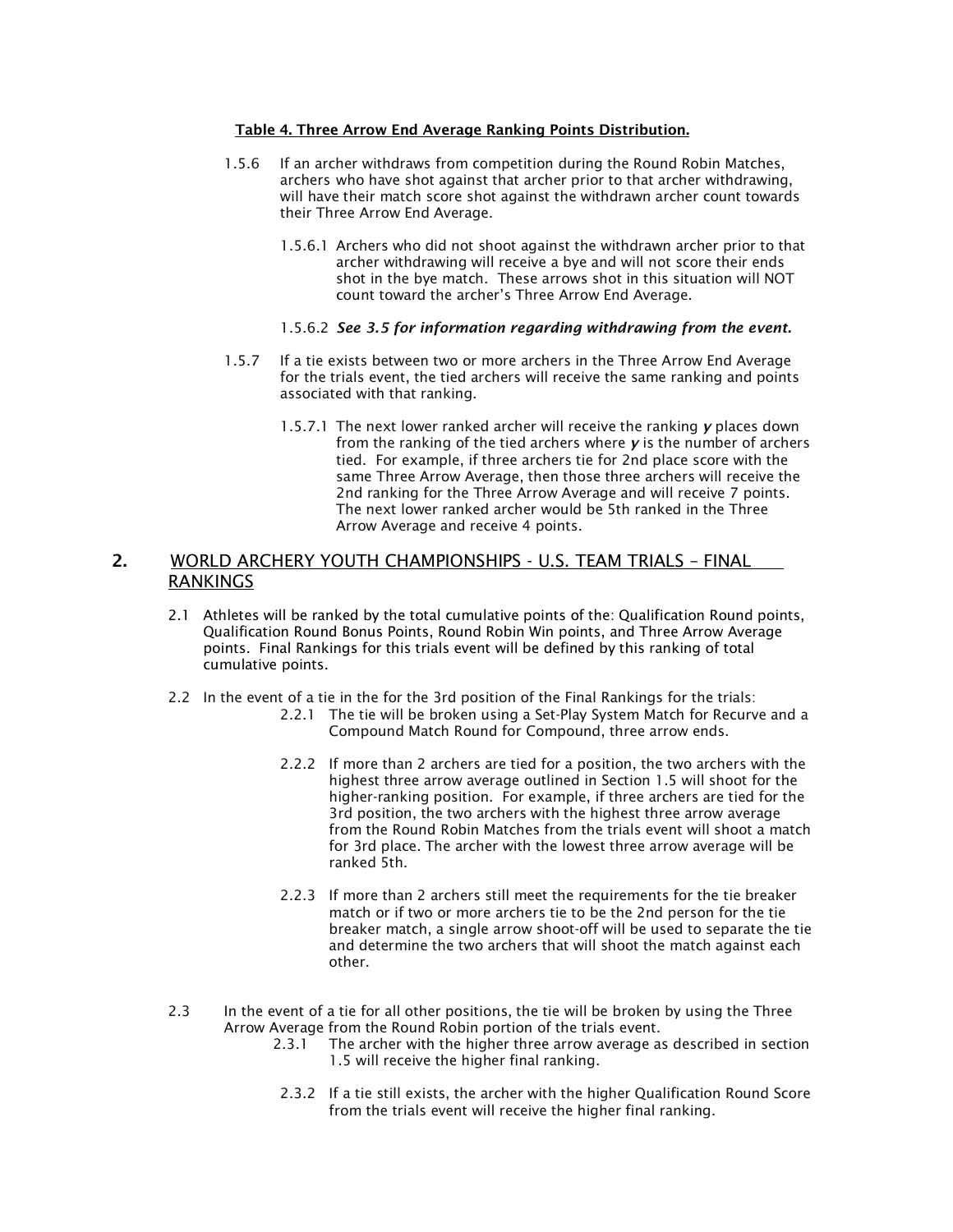- 2.3.3 If a tie still exists, the tie will be broken with a single arrow shoot-off, in accordance with World Archery Rules 14.5.
- 2.4 Upon completion of the trials event the Point Totals become final.
- 2.5 Up to the top three archers in each gender will be nominated to the U.S. team for the World Archery Youth Championships.
- 2.6 Archers nominated to the U.S. World Archery Youth Championships Team must stay for a meeting with the Team Leader immediately after the trials event.
- 2.7 In the event that a nominated archer is unable to compete for the U.S. World Archery Youth Championships Team, USA Archery will select the next available archer based on the final ranking order in that division from the World Archery Youth Championships- U.S. Team Trials.
- 2.8 Athletes must maintain their performance level leading up to the World Archery Youth Championships and participate in Mandatory Training and Competitions.
- 2.9 Failure to participate in the mandatory training and competitions will result in USA ARCHERY withdrawing the athlete's nomination to the World Archery.
	- 2.9.1 If this situation occurs, USA Archery will nominate a replacement athlete for the position based on the Final Rankings and compliance with all requirements.

#### 3. ADDITIONAL RULES REGARDING World Archery Youth Championships U.S. Team TRIALS - ARCHERY SELECTION PROCESS

- 3.1 World Archery Rules apply to all components of the World Archery Youth Championships U.S. Team Trials.
- 3.2 There will be no equipment failures during the Round Robin Matches.
- 3.3 Archers are responsible for ensuring their scores are correct. If a scoring mistake is discovered after bonus points are awarded, the score may not be considered in accordance with established USA Archery Scoring Procedures.
- 3.4 Upon commencement of the Round Robin Matches, the Qualification Round Scores, Ranking Points from the Qualification Round Scores and any Qualification Round Bonus Points are considered final.
- 3.5 If an archer withdraws from the trials event for any reason other than the reasons listed below that athlete may be subject to a Code of Conduct Violation for affecting the outcome of a trials event and may have to appear before the Board of Justice for a hearing, which could result in a sanction.
	- 3.5.1 Required military service.
	- 3.5.2 Death in the immediate family. Immediate family defined as your Partner and parents, children, stepchildren, fostered or adopted children, brothers, sisters, grandchildren, or grandparents, of either you or your Partner.
	- 3.5.3 Serious injury preventing the athlete from competing. Serious injury defined as one of the following:
		- i. injury requiring emergency medical treatment where the athlete is hospitalized for one or more days that prevents an athlete from traveling or competing at the event.
		- ii. injury requiring emergency medical treatment where the athlete is treated by a physician and not allowed to compete due to doctor's orders.